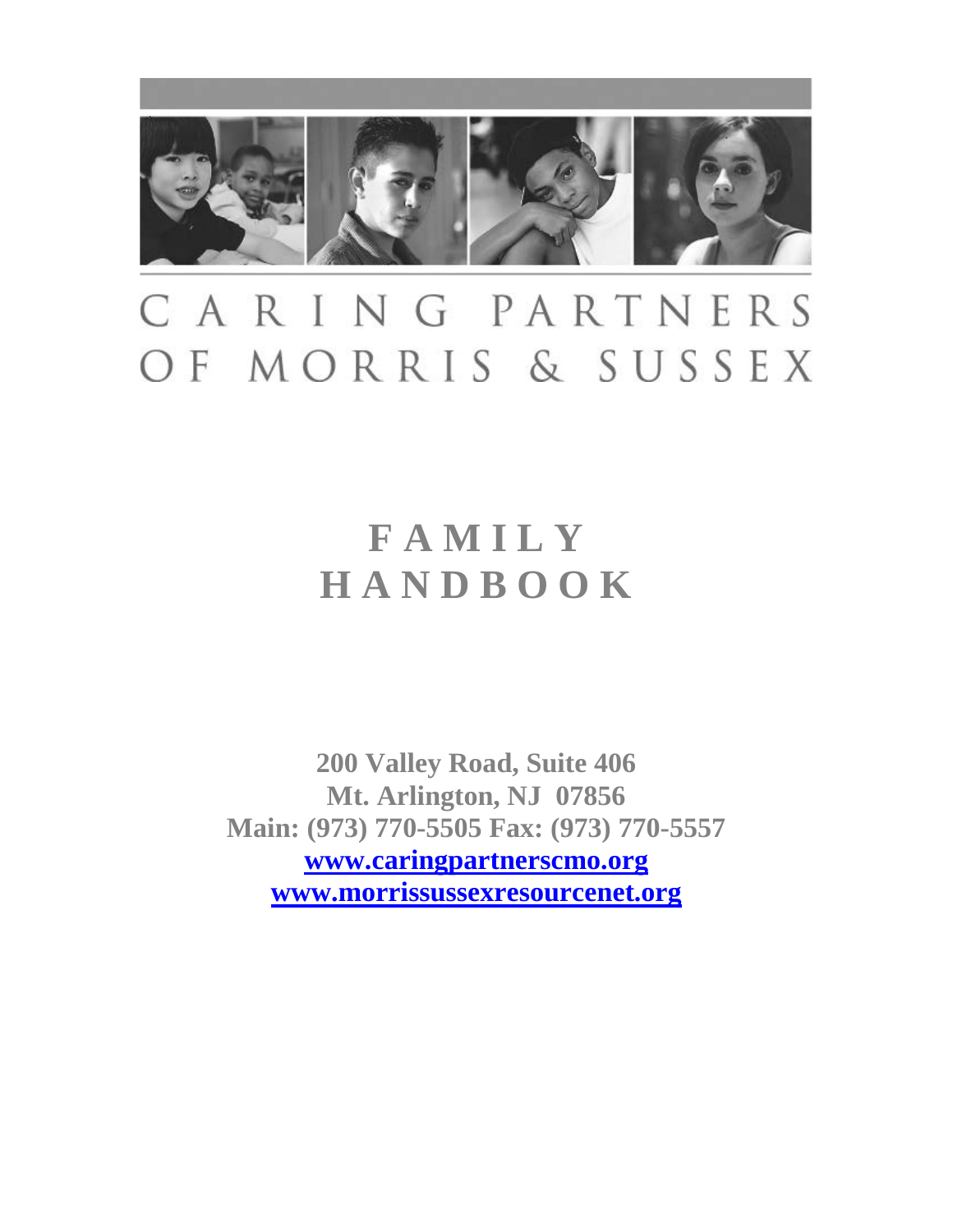#### *Introduction*

Caring Partners of Morris/Sussex, Inc. is a non-profit care management organization. Caring Partners works in partnership with children, youth and young adults ("youth") and their families to improve and expand services needed to maintain and stabilize youth in their homes and communities. Caring Partners respects the diversity of those we serve and utilizes a variety of community-based alternatives to residential and psychiatric hospitalization.

## *The Mission of Caring Partners:*

*The mission of Caring Partners is to partner with youth, families, and communities to help youth to overcome significant social, emotional, and behavioral challenges.* 

### *The Values of Caring Partners:*

- 
- 
- 
- *Commitment to Positive Outcomes Respect for Diversity*
- 
- *Integrity Teamwork*
- *Consistency Creative Problem Solving*
- *Persistence Fiscal Responsibility*
	-
- *Accountability Professional Development*

## *Caring Partners Facts*

- *Caring Partners is a Family Centered organization:*This means that we view family involvement as essential to the youth's stabilization. We are here to work in partnership with you and support you in meeting the needs that have been identified by your family.
- *Caring Partners supports a Strengths-Based philosophy:* We will focus on the youth and family strengths and how they can help you meet your needs.
- *Caring Partners values Cultural Diversity:* Caring Partners values and respects diversity in all its expressions. Caring Partners employees come from diverse backgrounds representative of the community we serve. All our staff are skilled in working with youth and families who have a variety of experiences and backgrounds.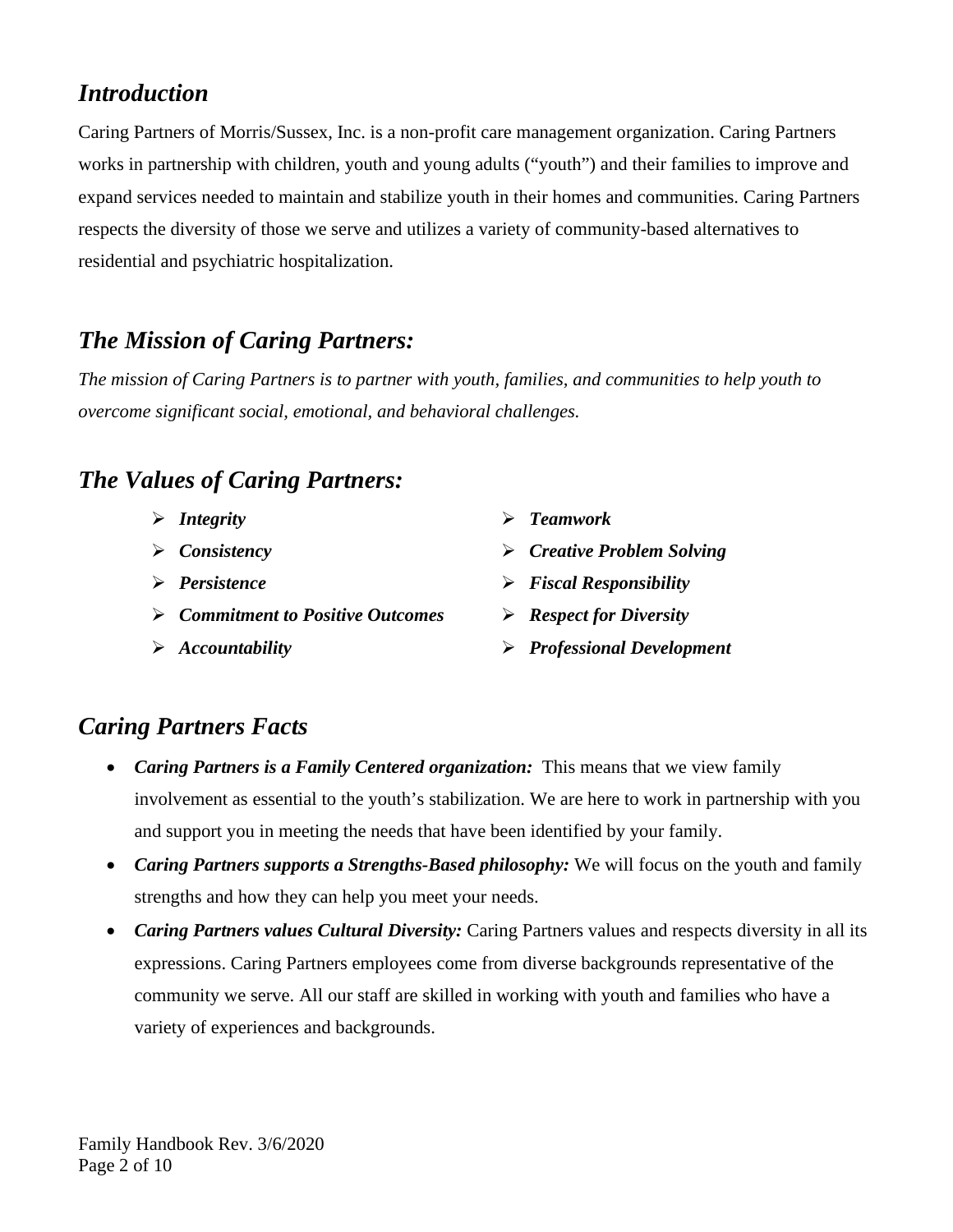- *Caring Partners provides Individualized Service and Support to youth and families:* All services provided by Caring Partners will be tailored to suit the youth and your family's needs. We will work with you to develop a family service plan that is truly responsive to your individual needs.
- *Caring Partners uses Community-Based Alternatives:* The goal of Caring Partners is to maintain the youth within the home and community. In doing so, we recognize the value of communitybased supports and resources such as relatives, neighbors, friends, neighborhood and religious organizations in the stabilization of youth and their families.
- *Caring Partners is Easily and Always Accessible:* Caring Partners offers 24 hour on-call coverage to assist you in the time of crisis. We can be contacted by phone any time there is a crisis in your family (refer to your contact sheet for emergency numbers). An on-call Care Manager will support you in de-escalating the crisis. If it is determined that the youth is a danger to self or others the oncall Care Manager will work with you to ensure the youth is screened.

#### *Caring Partners' Commitment to Youth and Their Families*

Caring Partners utilizes a family-centered approach in helping families. This means that we focus on the strengths and needs of your family. The youth and your family will assist the Care Manager through the Child Family Team Process to identify services that will allow you to continue to build upon identified strengths, while addressing the needs of your family. Caring Partners takes the position that securing service from your neighborhood and community is best. Sometimes the identified resources needed, can be found in your own family, in relatives, friends, and neighbors. It is our goal to assist families to build on their strengths and those of their communities, have their needs met through identified services, and to become and remain independent beyond their time with Caring Partners.

#### *Care Manager*

Every youth referred to Caring Partners will be assigned a *Care Manager* who will be responsible for working directly with the youth and your family. The Care Manager will meet personally with you and the youth to learn how they can help. The Care Manager's first job is to *listen to you*: to learn your concerns, identify your issues, and acknowledge your strengths. Your Care Manager will work with you to make sure that the support you receive meets the youth and your family's needs.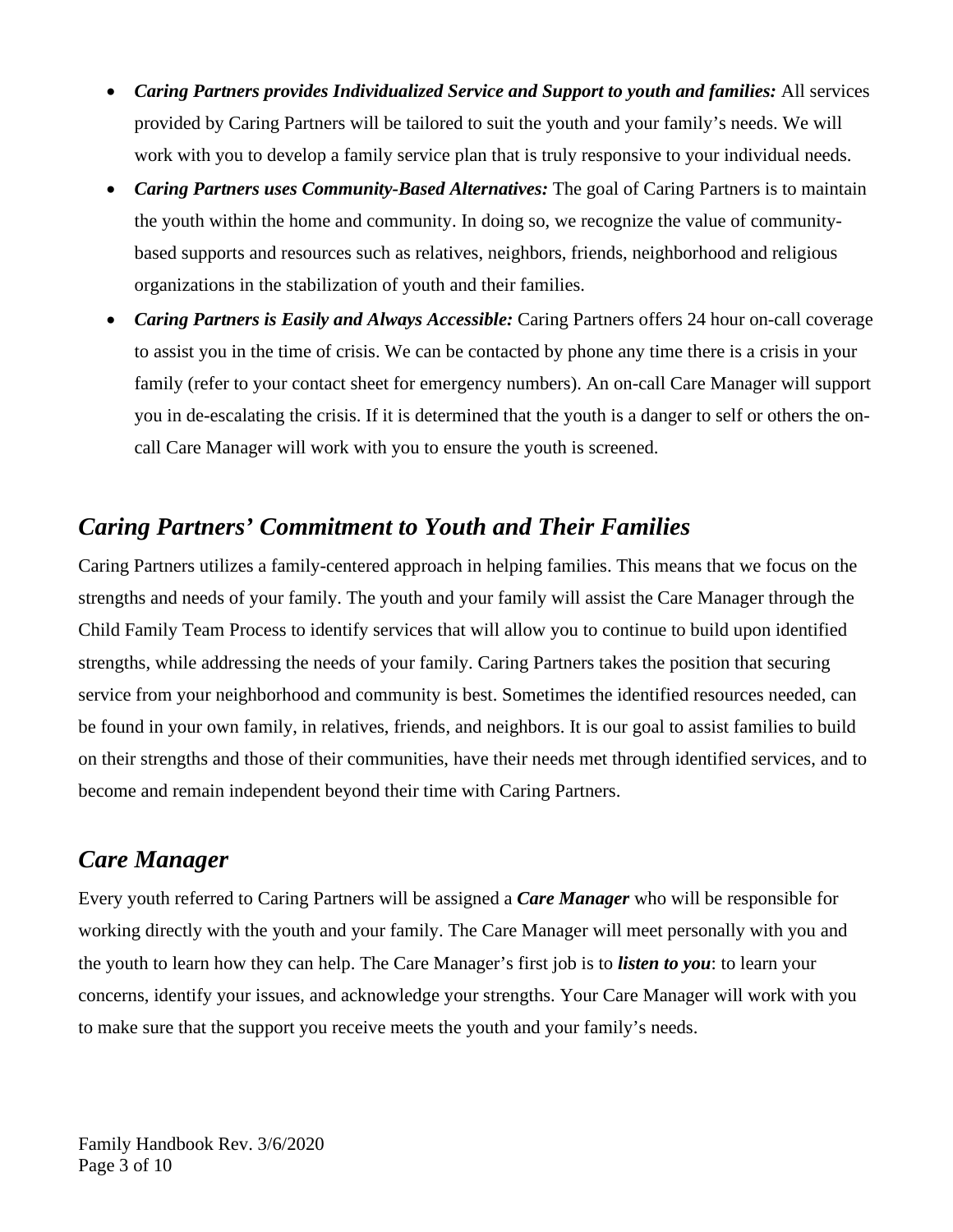#### *How it Works*

Your assigned Care Manager will meet with you and the youth within 72 hours after the first phone contact with your family to develop a Crisis Plan. This is an initial plan that addresses any immediate concerns regarding the youth's and your family's safety. The plan identifies specific ways of responding to a crisis and will provide emergency phone numbers of people whom you may contact in a crisis. Caring Partners offers 24-hour support to you and the youth when there is a crisis. After this initial visit, your Care Manager will visit you and contact you at least once a week for the first month while your 30-day Individualized Service Plan is developed. After the first month, your Care Manager will continue to visit you or contact you at least once a week.

#### *Child Family Team and the Individual Service Plan*

Caring Partners uses a Child Family Team approach in helping families. This means that we look to develop the strongest team available to meet the needs of the youth. The Child Family Team works collaboratively in the development of an individualized plan.

Caring Partners believes that using a "team approach" is the most successful way of addressing the youth's needs. Your family and your Care Manager will work together to identify those people who play an important role in your youth's life in order to create your Child Family Team. The team will consist of different people who will work with you in the development of the best plan for the youth's care. Typically, a Child Family Team is composed of both natural and formal supports. Natural supports include individuals such as relatives, mentors, clergy, neighbors, and coaches who you have identified as able to make a positive impact in the youth's life. Formal supports may include therapists, teachers, probation officers, or other professionals who have been chosen to or have provided services to your family.

Together you, the youth's Care Manager and Child Family team will create a plan of care also known as an Individual Service Plan (ISP). This plan will serve as a road map which will guide you and your family's care while working with Caring Partners. The plan is designed to help your family achieve both immediate and long-term goals. In the Child Family Team discussion, all life domains with be addressed. These life domains include the following: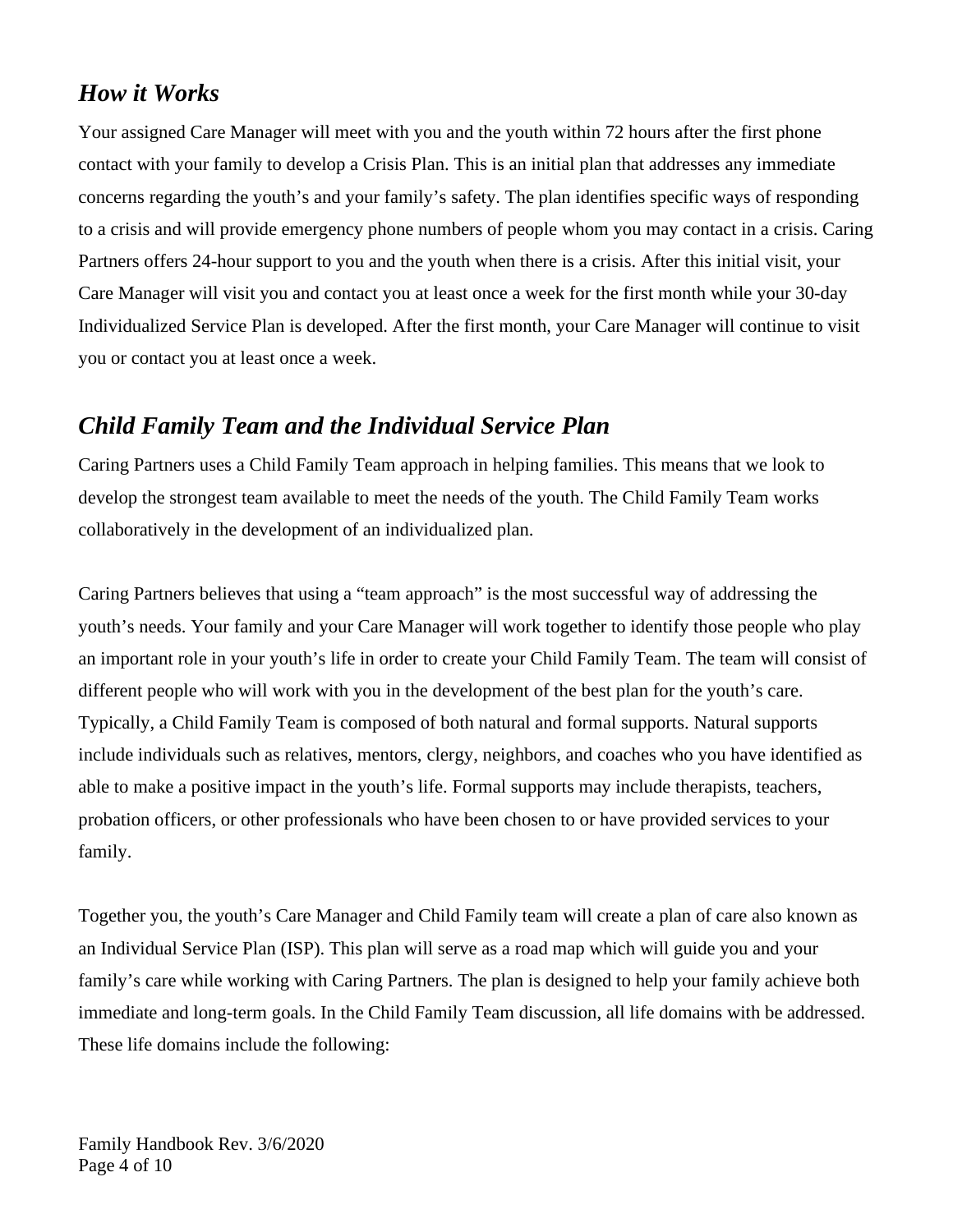| $\triangleright$ Safety               | $\triangleright$ Family   | $\triangleright$ School       |
|---------------------------------------|---------------------------|-------------------------------|
| $\triangleright$ Emotional/Behavioral | $\triangleright$ Cultural | $\triangleright$ Social       |
| $\triangleright$ Finances             | $\triangleright$ Legal    | $\triangleright$ Spiritual    |
| $\triangleright$ Living               | $\triangleright$ Medical  | $\triangleright$ Recreational |
| $\triangleright$ Neighborhood         |                           |                               |

The plan utilizes the strengths of all team members to address the youth and family's identified needs using individualized strategies. The plan is tailored specifically to the youth's needs. Once the plan is developed by the Child Family Team, the plan is put into writing by the Care Manager in a Individual Service Plan and distributed to each member of the team. The needs, strategies and responsible members of the team are all identified in the ISP. Your first Child Family Team meeting will be held within 30 days of the youth's enrollment with Caring Partners and will be reviewed and updated by the Child Family Team within 75 days.

Your Child Family Team meeting will be held at a time and location most convenient to you. Your Care Manager is responsible for coordinating and facilitating the Child Family Team meeting however, it is important that you assume an active and lead role in your family's team meeting. We believe that you are the professional in your family and are most knowledgeable of your family's needs. The plan developed during your Child Family Team meeting will specifically outline the services that you and your team have identified for your family. These will include services that Caring Partners may arrange through providers in our network and voluntary services available from your neighborhood and from family members and others. Please ask your Care Manager any questions you may have about your Individualized Service Plan.

#### *Caregiver Participation in Caring Partners*

In addition to the active role you assume in your Child Family Team, Caring Partners invites and strongly encourages you to actively participate in various other components of the organization. During or after your enrollment with Caring Partners, you may be asked to join a variety of groups, participate in meetings, or become involved in other extracurricular activities sponsored by Caring Partners. Some of these may include being involved with the Family Service Organization, participating in Quality Assurance Projects, or attending family events.

Family Handbook Rev. 3/6/2020 Page 5 of 10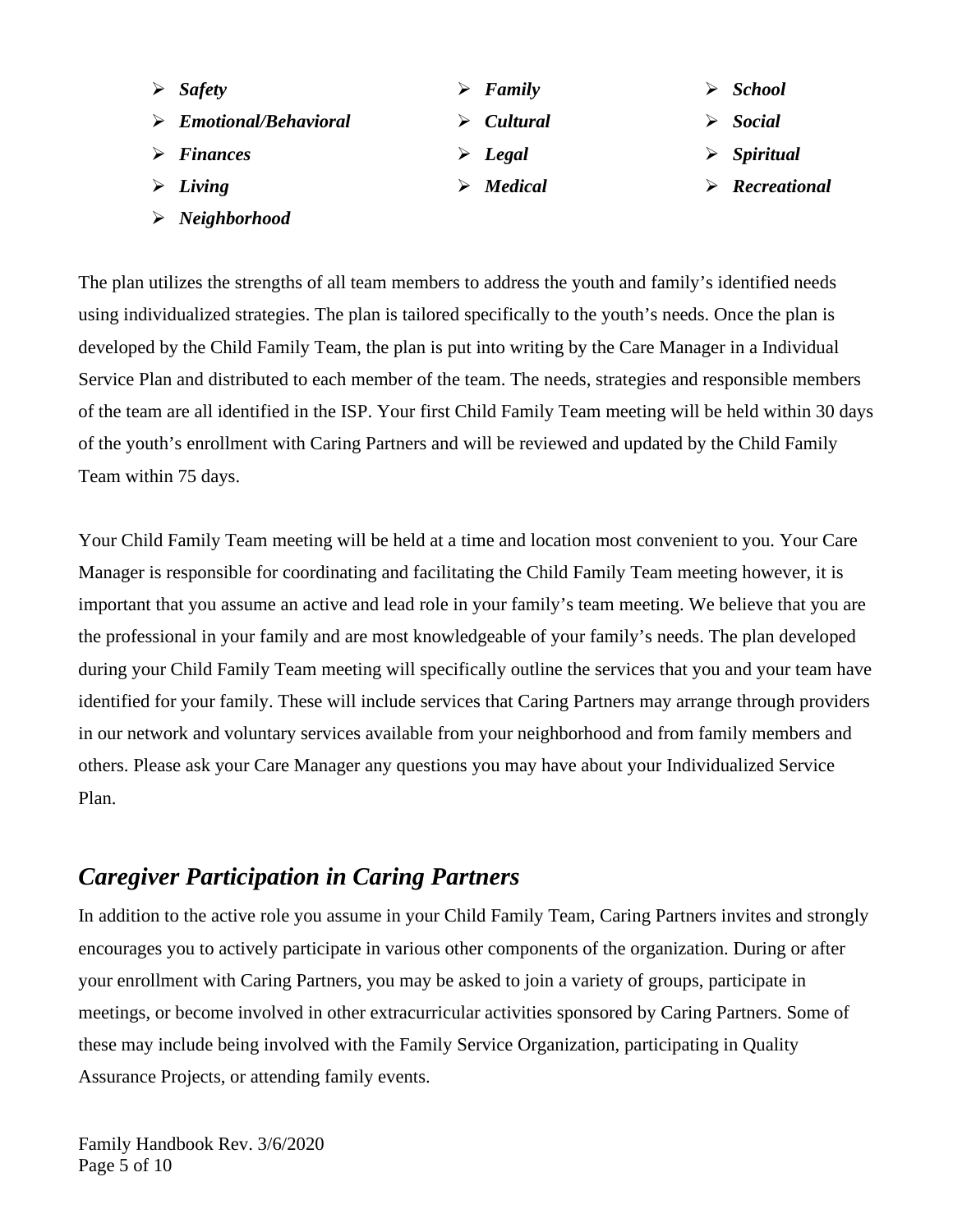## *The Family Support Organization (FSO)*

Family Partners of Morris and Sussex is an organization that is dedicated to helping families with youth who are receiving services through Caring Partners. The FSO works in partnership with Caring Partners to provide supportive services to the caregivers and guardians of youth enrolled in the CMO.

### *Confidentiality*

Caring Partners will keep information pertaining to your family and the youth strictly confidential unless it is information that may pose harm to the youth or others. Information shared is only with your consent and is only for the purpose of obtaining services that will help the youth and your family. You are asked to sign an agreement at the start of the program that allows Caring Partners to share and or receive information from past providers/people who have assisted your family. All the members of the Child Family Team are required to maintain this same level of confidentiality. Team members sign a confidentiality agreement before participating in the Individual Service Plan meeting.

### *Special Requests*

- If the youth or a family member needs an interpreter, please ask your Care Manager to coordinate this service for you.
- If you or a family member is disabled, Caring Partners will work to accommodate your needs to the best of our ability.
- Caring Partners uses providers from many different cultural backgrounds. We work to offer families a choice in the providers. Should you have any preference in receiving services with a cultural or ethnic orientation, please feel free to bring this to the attention of your Care Manager.

## *Concerns*

Caring Partners is committed to providing the best level of care to the youth and your family. However, if you are not satisfied with the services the youth is receiving, we encourage you please take the following steps.

- 1. Speak to your Care Manager and attempt to resolve the issue with him/her.
- 2. If you do not feel comfortable speaking with your Care Manager or you are not satisfied with the outcome, please contact the Care Manager's Supervisor, Program Manager or the Chief

Family Handbook Rev. 3/6/2020 Page 6 of 10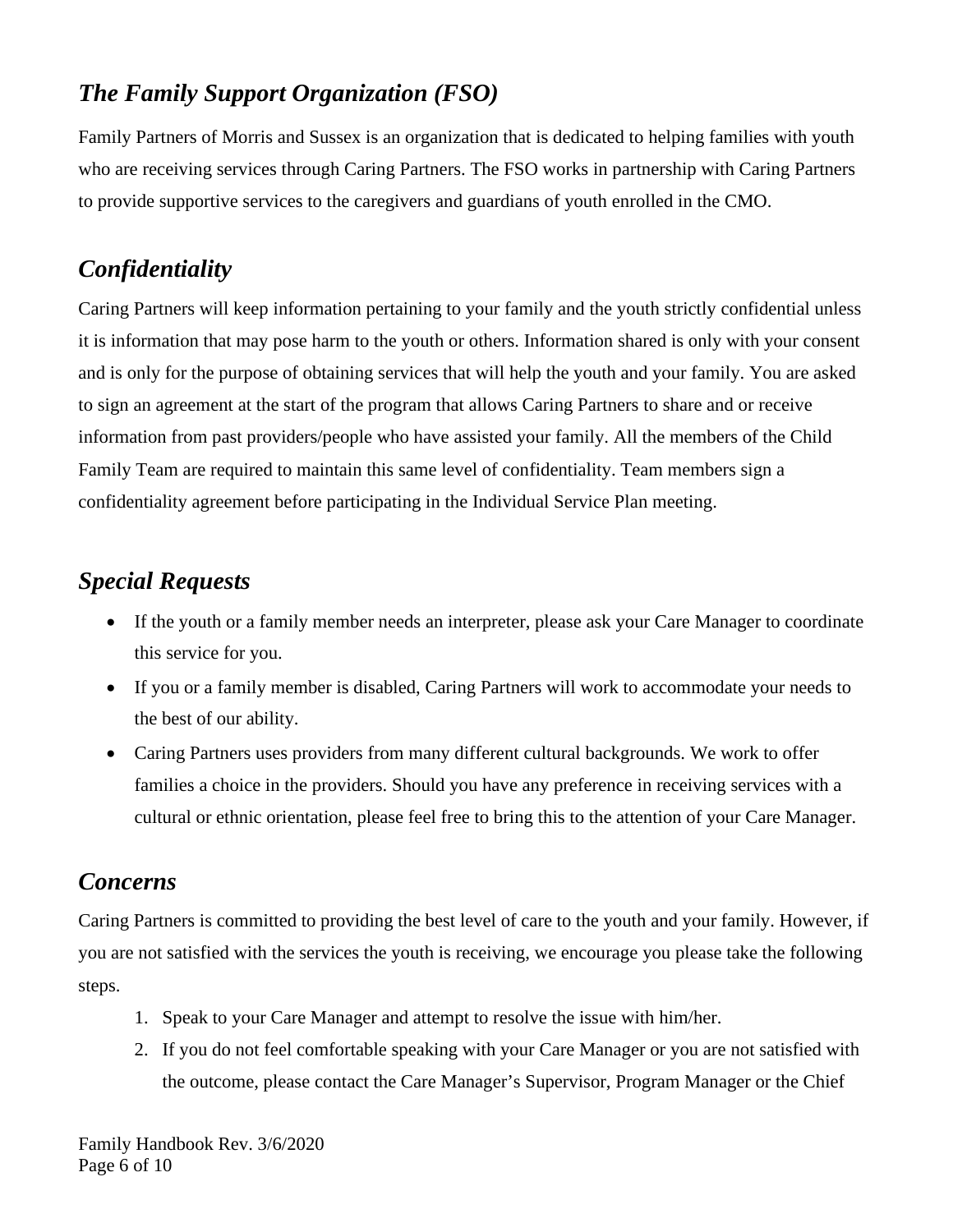Operating Officer for Caring Partners. (See the "Caring Partners Contacts" section below for the names and numbers of these individuals.)

3. If you remain dissatisfied with the outcome, please put your concerns in writing by completing a *Feedback Form* and forwarding it to the Quality Manager*.* When you submit the Feedback Form you may request for a face-to-face meeting with the Care Manager, Care Manager's Supervisor, Program Manager and/or Chief Operating Officer to resolve the conflict. You will receive a blank copy of the Feedback Form with your Family Handbook.

### **Caring Partners Contacts**

A Caring Partners staff member is available to you 24 hours and 7 days a week to assist in implementing your crisis plan and assist in managing crisis situations. In addition, our ongoing support is readily available and accessible to you in non-crisis situations as well. Below you will find a list of names and numbers that may be helpful to you during your enrollment with Caring Partners. During a crisis we can be reached either through our phone or toll-free numbers:

**Caring Partners Phone # (973) 770-5505 Caring Partners On-Call (973) 770-5505, dial option #5 Caring Partners Toll Free # 1-888-522-7320 Your Care Manager is: \_\_\_\_\_\_\_\_\_\_\_\_\_\_\_\_\_\_\_\_\_\_\_\_\_\_\_\_\_\_\_\_\_\_\_\_\_\_\_\_\_\_ (973) 770-5505 ext. \_\_\_\_\_ Your Care Manager's Supervisor is:**  $(973)$  **770-5505 ext.** Program Manager: Kristin Van Eeuwen (973) 770-5505 ext. 114 Program Manager: Miguel Amador (973) 770-5505 ext. 121 Chief Operating Officer: Gianine Christiano (973) 770-5505 ext. 106 Quality Manager: Amanda Thompson (973) 770-5505 ext. 108 Community Resource Manager: Maria Augustowicz (973) 770-5505 ext. 102 Chief Executive Officer: James Mahoney (973) 770-5505 ext. 109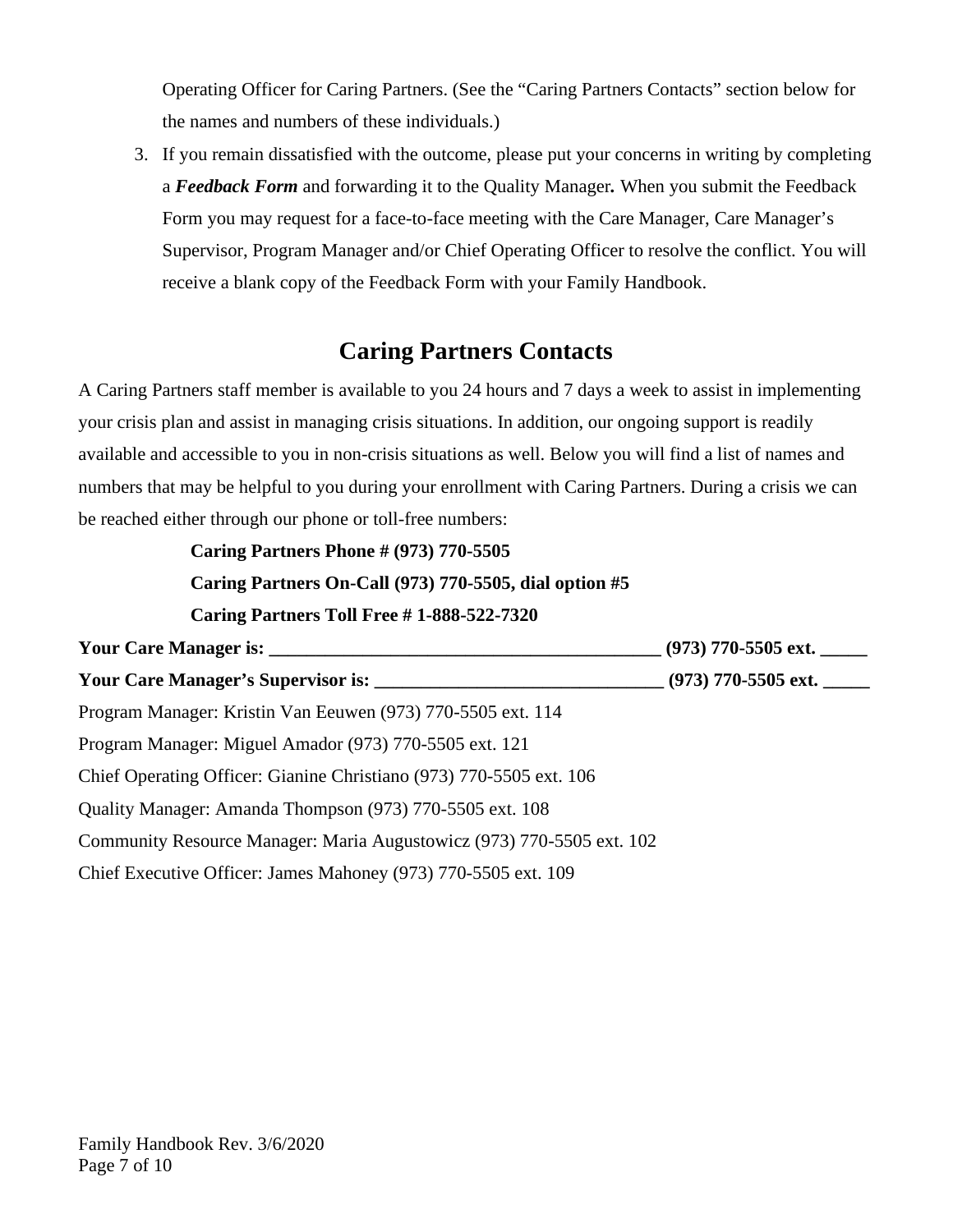### **Other Important Numbers**

Morris/Sussex Family Support Organization: (973) 940-3194 Psychiatric Crisis Intervention: Morris County – St. Clare's Medical Center (973) 625-0280 Morris County – Morristown Memorial Hospital (973) 540-0100 Sussex County – Newton Memorial Hospital (973) 383-0973 IDD - Trinitas Regional Medical Center Psychiatric Emergency Services (908) 994-7131 PerformCare (877) 652-7624 Domestic Violence: Morris County – Jersey Battered Women's Services (JBWS) (877) 782-2873 [www.jbws.org](http://www.jbws.org/) Sussex County – Domestic Abuse & Sexual Assault Intervention Services (DASI) (973) 875-1211 Homeless Solutions (973) 993-0900 Streetsmart outreach (973) 644-4666 Market Street Mission (973) 538-0431 Parent's Anonymous/Family Helpline (800) 843-5437 NJ ABUSE (877) 652-2873 MOM2MOM (877) 914-6662 [www.mom2mom.us.com](http://www.mom2mom.us.com/) 2nd Floor Youth Helpline (888) 222-2228 [www.2ndfloor.org](http://www.2ndfloor.org/) National Youth Crisis Hotline 800-HIT-HOME (800-448-4663) Crisis text line – text HOME to 741741 to connect to a crisis counselor Contact We Care/Suicide Prevention (908) 232-2800 (for teens in distress – text "CWC" to 839863) The Trevor Project (866) 488-7386 National Runaway Safeline (800) RUNAWAY (800-786-2929) [www.morrissussexresourcenet.org](http://www.morrissussexresourcenet.org/) NJ 211 (877) 622-7258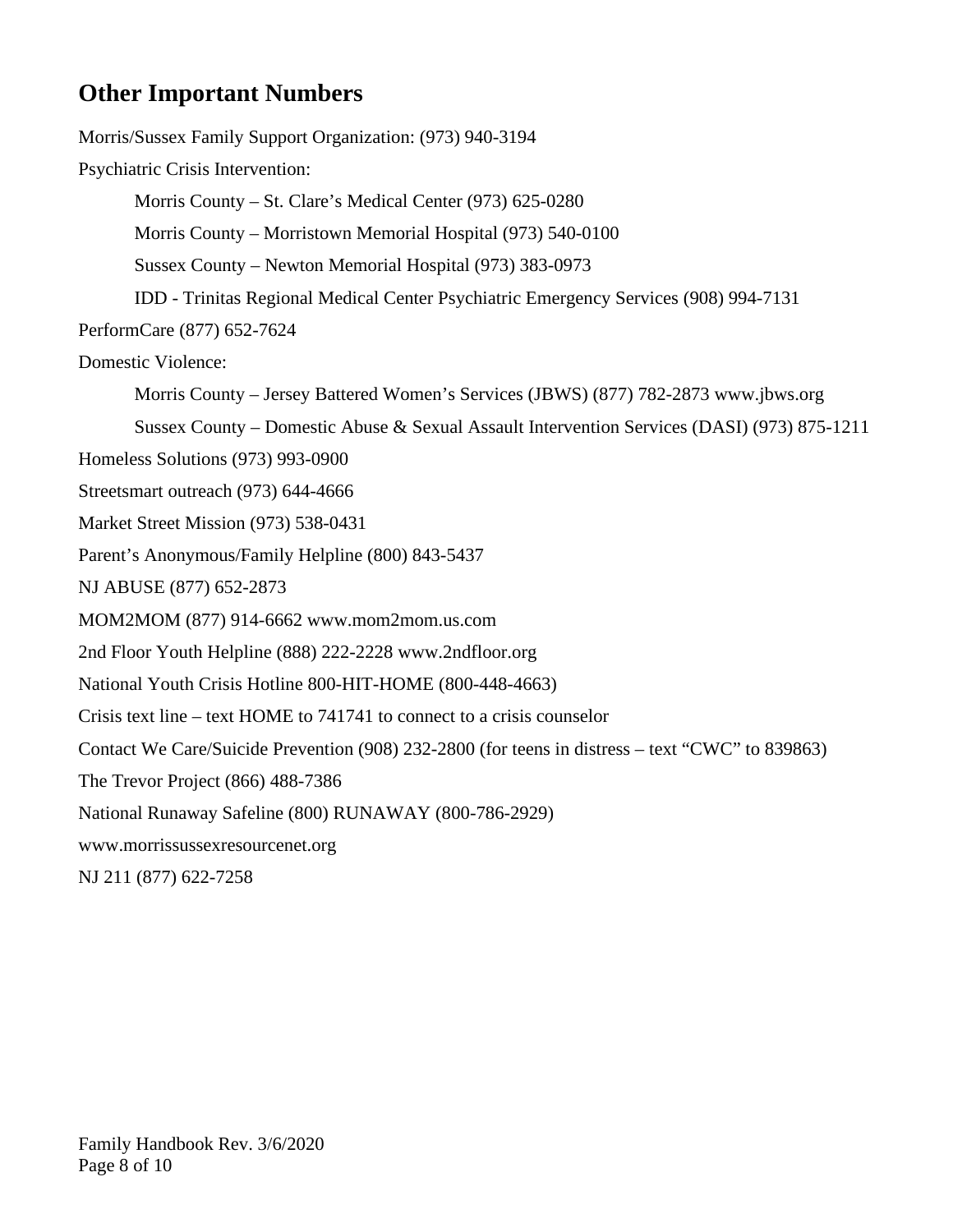#### Caring Partners of Morris/Sussex, Inc. 200 Valley Road, Suite 406 Mt. Arlington, NJ 07856 Tel: (973)770-5505 Fax: (973)770-5557

#### Feedback Form

| <u> 1980 - Johann Barbara, margaret eta biztanleria (h. 1980).</u>                                                     |                                                                                                      |
|------------------------------------------------------------------------------------------------------------------------|------------------------------------------------------------------------------------------------------|
| <u> 1989 - Johann John Stone, mars et al. 1989 - John Stone, mars et al. 1989 - John Stone, mars et al. 1989 - Joh</u> |                                                                                                      |
| necessary):                                                                                                            | 6. Please describe the nature of your feedback (use the back of this form or attach sheets if        |
| 6. Please state how you would like your concerns to be addressed:                                                      |                                                                                                      |
|                                                                                                                        |                                                                                                      |
|                                                                                                                        | 7. Signature of person completing form: __________________________________Date: ____________________ |
| 8. Would you like to meet with Care Manager's Supervisor?                                                              |                                                                                                      |

Mt. Arlington, NJ 07856

Family Handbook Rev. 3/6/2020 Page 9 of 10